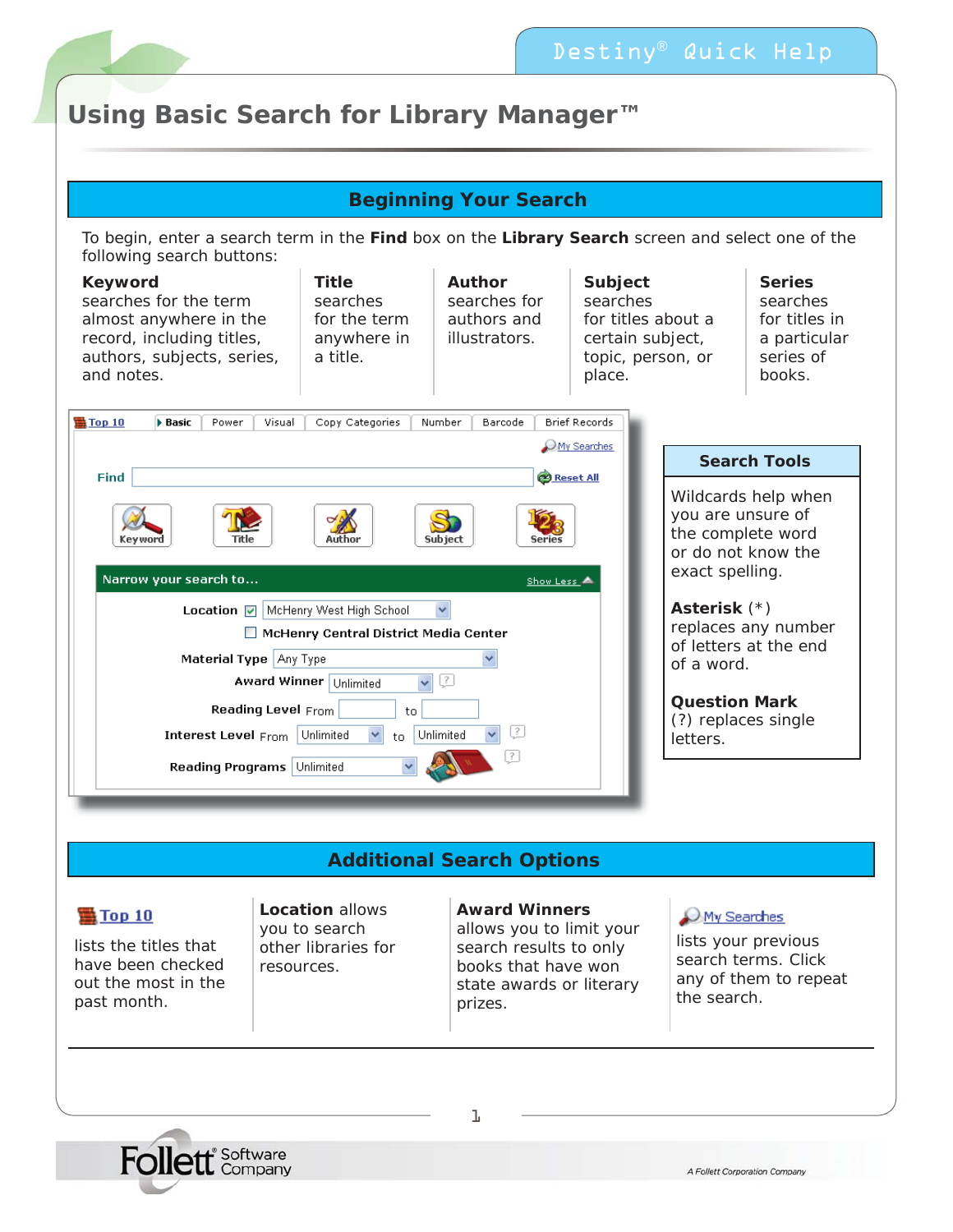You can use the Reading Level and Interest Level options to find books that are the appropriate reading level or that should interest students in a particular grade level, or both.

If your school has a reading program,

you can find the right books to read.

First, select the program:

### **Accelerated Reader**® or **Reading Counts!**®

| Reading Programs | Unlimited                                         |                 |              |              |
|------------------|---------------------------------------------------|-----------------|--------------|--------------|
|                  | Unlimited<br>Accelerated Reader<br>Reading Counts | <b>AR Level</b> | From $ 0.0 $ | to $20.0$    |
|                  | Lexile<br><b>Fountas and Pinnell</b>              | Point Value     | From $ 0.0 $ | 130.0<br>to. |

Enter your reading level range and the point value range of the quiz.

#### **Lexile**® **Measures**

| Lexile Measure | From.<br>tο |  |
|----------------|-------------|--|
|                | Any Code    |  |

Enter your Lexile measure or a range of measures, and select a code, if needed.

#### **Fountas and Pinnell**

| Lexile Measure | From        | tο |
|----------------|-------------|----|
|                | ' Anγ Codel |    |
|                |             |    |

Select your range of levels.

#### **Material Type**

| <b>Material Type</b> | Any Type                           |
|----------------------|------------------------------------|
|                      | Any Type                           |
|                      | Archival Manuscript                |
|                      | Artifact (fossil, rock, toy, etc.) |
|                      | Book (monograph)                   |
|                      | Computer File                      |
|                      | Electronic Book (eBook)            |
|                      | Equipment                          |
|                      | Kit (book and nonmusical cassette) |
|                      | Manuscrint Language Material       |

You can also limit by material type (Ex. eBook, Video, Computer File, Sound Recording)



2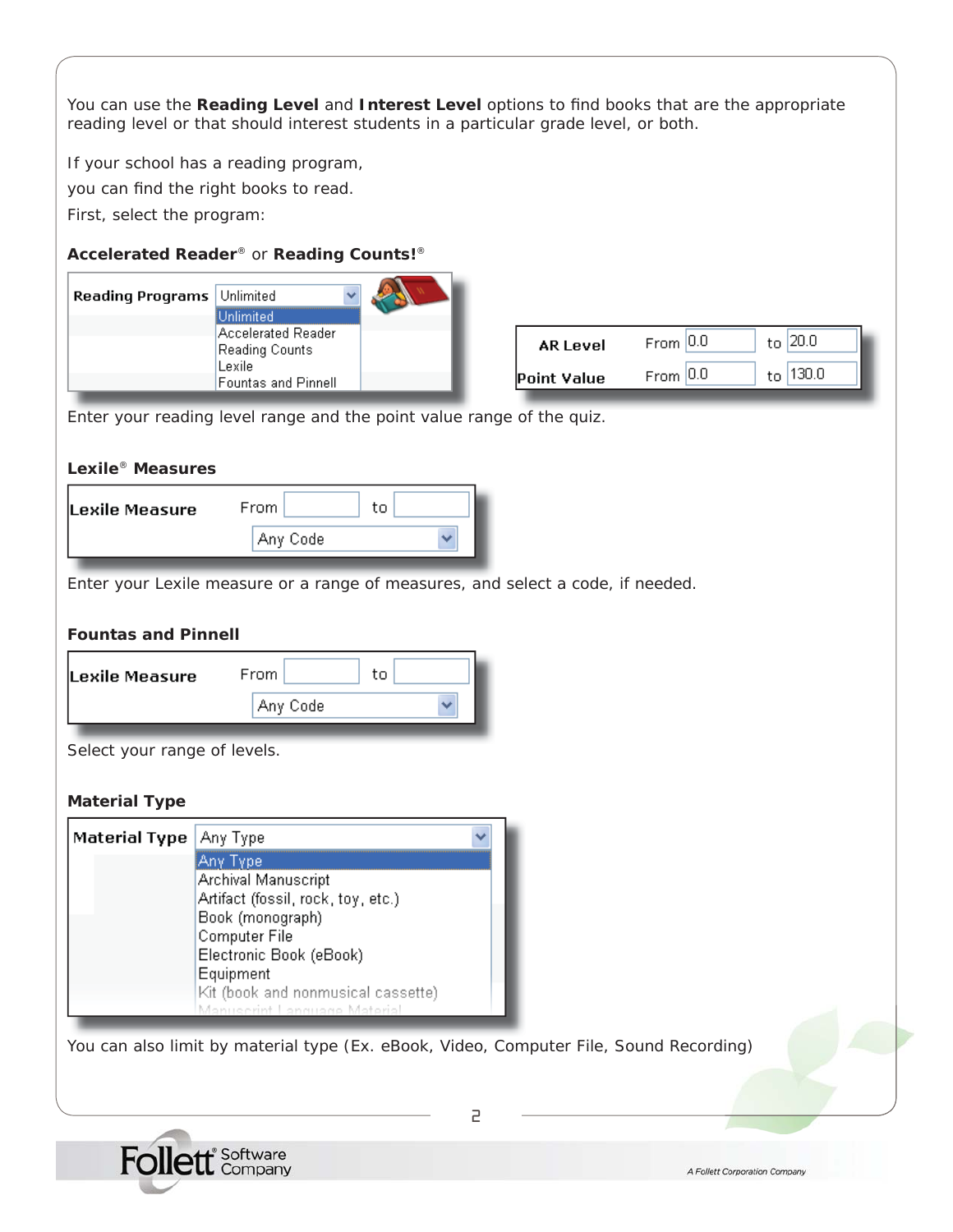### **Viewing Your Search Results**

|                        |                                                                                                                                   |                   | <b>Filtes</b> | Web Sites      | One Search       | <b>Digital Resources</b>             |
|------------------------|-----------------------------------------------------------------------------------------------------------------------------------|-------------------|---------------|----------------|------------------|--------------------------------------|
|                        | Searched for (Roald Dahl). Searched in: McHenry West High School.                                                                 |                   |               |                |                  | Printable                            |
|                        | [Not what you're looking for? Refine your search? Browse Subjects?]                                                               |                   |               | Selected List: | My Personal List | M <sup>2</sup> Add Page              |
| Titles: $1 - 3$ of $3$ |                                                                                                                                   | Sort By Relevance | Gol           |                |                  |                                      |
| Charlie                | <b>Charlie and the chocolate factory Petails</b><br>Call #: [Fic] DAH<br>Published 2004<br>Reading Level: 4.9 Interest Level: 3-6 | Dahl, Roald.      |               |                |                  | 1 of 1 available<br>Add to this List |
|                        | James and the giant peach Details<br>Call #: [Fic] DAH<br>Published 2001<br>Reading Level: 5.6 Interest Level: 3-6                | Dahl, Roald.      |               |                |                  | 1 of 1 available<br>Add to this List |
|                        | Matilda Details<br>Call #: [Fic] DAH<br>Published 1998<br>Reading Level: 5.2 Interest Level: 3-6<br>*****                         | Dahl, Roald,      |               |                |                  | 0 of 1 available<br>Add to this List |

The **Titles** subtab lists all the titles that match your search term.

Choose a sort option and click **Go!**. To reverse the sort order, click **Go!** again.

Clicking **M**AddPage adds every title on the page to your Resource List.

Too many or too few results? Click the Refine your search link to try again.

The icon under the title shows you what each title is: a book, a video, an audiotape, etc.

Click the title or *postalls* for more information

**Follett** Company

Click **Add to this List** to add a particular title to your list.

Page through the list, or click Show All to see all of the titles.

Reading Program information appears under the publishing date.

**Note:** When searching by keyword, if your search term doesn't return anything, Destiny will try to provide you with a "*Did you mean…*" suggestion.

In addition to the **Titles** subtab on the **Search Results** screen, you may also see the following subtabs:

**Web Sites:** lists all WebPath Express™ websites about the topic you searched for.

| Topic All topics                                                                                                                                                                                                                                                                                                                                                                                                                         | Grade level All grades    | Domain All domains                                                        | Go!                             |  |
|------------------------------------------------------------------------------------------------------------------------------------------------------------------------------------------------------------------------------------------------------------------------------------------------------------------------------------------------------------------------------------------------------------------------------------------|---------------------------|---------------------------------------------------------------------------|---------------------------------|--|
| Format All format types<br>$\checkmark$                                                                                                                                                                                                                                                                                                                                                                                                  | source   All source types | Language   All languages V<br>Selected List: My Personal List v MAdd Page |                                 |  |
| Displaying: 1 - 25 of 1,000                                                                                                                                                                                                                                                                                                                                                                                                              |                           |                                                                           | 1 2 3 4 14 27 40 ▶ [ Show All ] |  |
| A Dog's Life: Dog's Hearing                                                                                                                                                                                                                                                                                                                                                                                                              |                           | Grade Level:                                                              | $6-8$ $9-12$                    |  |
| A dog's ears move independently to help a dog pinpoint the source of a sound. This animal can hear sound four times the distance<br>of what you can hear. Domestic dogs can hear ultrasonic waves that you cannot. It hears the sound of the engine before the car<br>is in sight and knows that its family is approaching. That's why a dog knows you are coming home and gets up to greet you long<br>before you turn in the driveway. |                           |                                                                           |                                 |  |
| Topic: Dogs--Anatomy Language: English                                                                                                                                                                                                                                                                                                                                                                                                   |                           |                                                                           | User Rating: ★★★☆☆              |  |
| URL: http://videos.howstuffworks.com                                                                                                                                                                                                                                                                                                                                                                                                     |                           |                                                                           | Add to this List                |  |

A Follett Corporation Company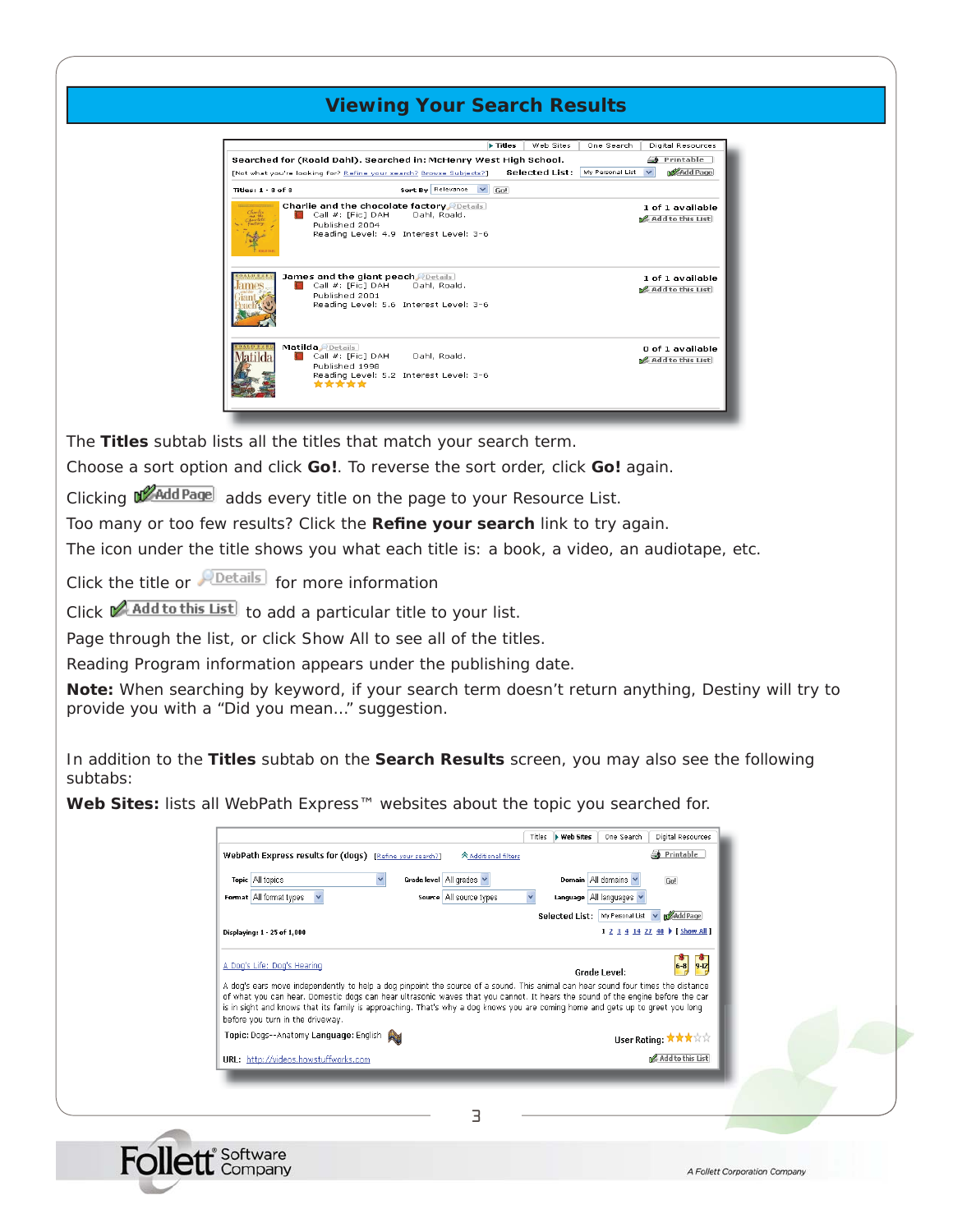

4

Click **See** entries to jump to the preferred search term.

Click **See also** entries to jump to related terms.

Click  $\blacklozenge$  or  $\blacktriangleright$  to scroll backward or forward through the list.

**Follett** Company